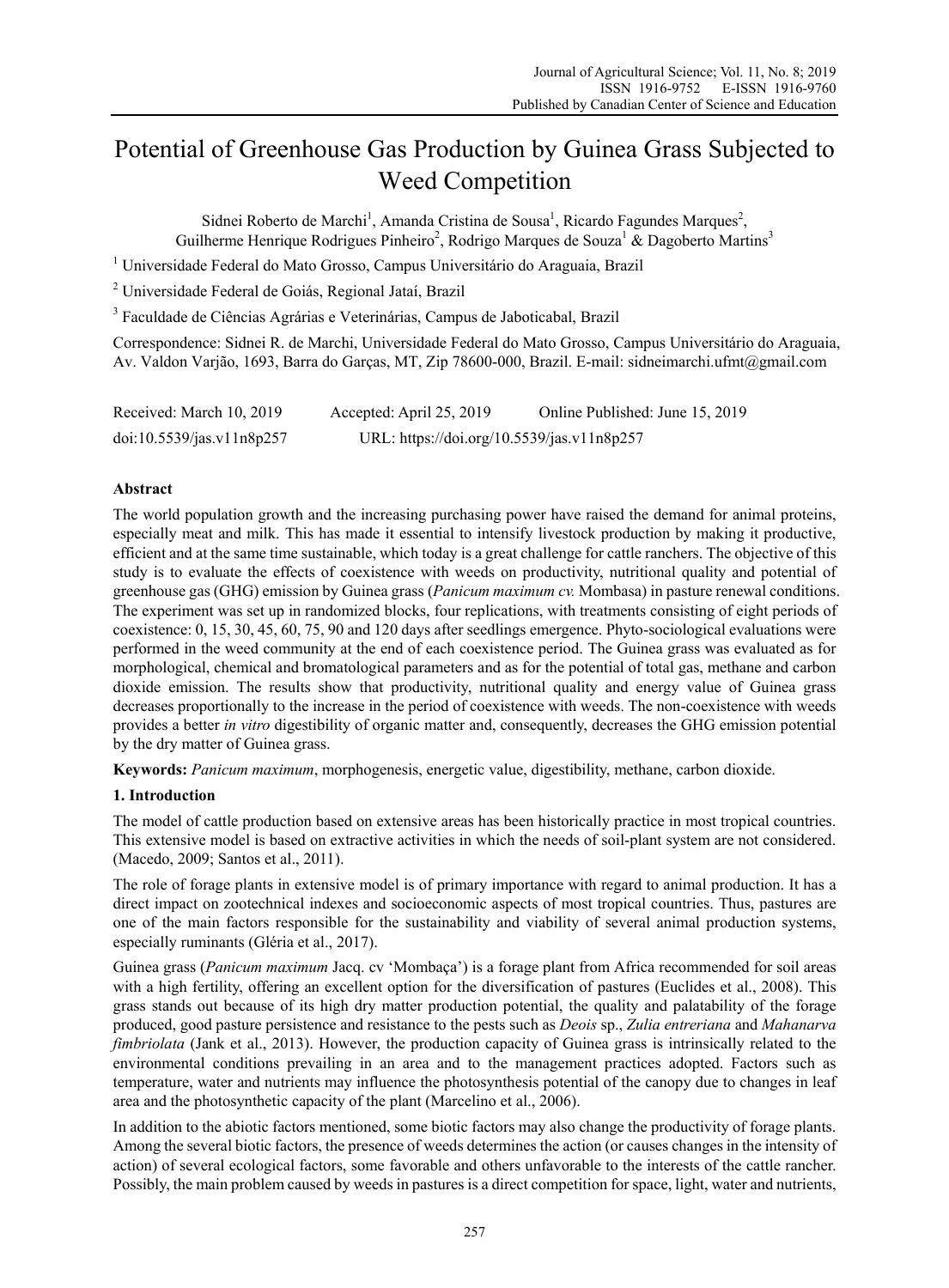causing a reduction of the physiological reserves of forages. Such competition, associated with the grazing of animals, causes a series of damages to pastures, which favor the survival of invading plants (Marchi et al., 2017).

Upon competing for growth factors, weeds may also reduce the grasses' capacity to support pastures, increase pasture formation and recovery time, cause injury and/or intoxication, and compromise the aesthetics of the property (Carvalho et al., 2016; Bellé et al., 2018; Marchi et al., 2019). Thus, the extractive aspects of the system of exploitation associated with the consequences of the presence of weeds compel animals to eat foods with a low nutritional value, which provides lower feed efficiency, lower animal performance and, consequently, higher methane emission (CH4) per kilogram of meat produced (De Zen et al., 2008).

It is of extreme importance to note that the emission of CH<sub>4</sub> is not only associated with environmental problems related to greenhouse effects, but also represents energy losses of the food consumed by animals. This energy should be used to meet the desired production level (Sejian et al., 2011). For this reason, feed strategies for ruminants should be developed to minimize the energy losses that occur during the methanogenesis process and, therefore, provide an increased productivity of the sector while reducing greenhouse gas emissions (Kumar et al., 2009) and increasing the economic viability of the system.

The objective of this work was to study the interaction of weeds with the productive components, nutritional quality, energy potential and greenhouse gas (GHG) production potential of Guinea grass in grazing renewal conditions.

# **2. Material and Methods**

## *2.1 Description of the Area*

The experimental phase of this research was conducted in a degraded pasture area located at the geographic coordinates 15º52′29″ S and 52º18′37″ W from December 2013 to May 2014. The climate of the region, according to the Köppen classification, is Aw. It is characterized by average temperatures above  $27 \text{ °C}$  in the hottest months (November to February), average temperatures over 18 ºC in the coldest months (June to August), and average annual rainfall between 1,000 and 1,500 mm, distributed in two well-defined periods: a season of intense rains from October to March and a period of drought between April and September.

The soil of the area is classified as a Red-Yellow Latosol, and had the following chemical and physical characteristics: pH in CaCl<sub>2</sub> of 4.3, 22.0 g dm<sup>-3</sup> of organic matter, 3.8 mg dm<sup>-3</sup> of P resin, V of 23.5%, contents of K, Ca, Mg and H+AL of 0.15, 0.66, 0.42 and 4.0 cmolc dm<sup>-3</sup>, respectively, 692 g kg<sup>-1</sup> of sand, 97 g kg<sup>-1</sup> of silt and 211  $g \text{ kg}^{-1}$  of clay, which characterizes it as having a sandy loam texture.

The preparation of the area was carried out initially by eliminating the existing vegetation by a post-emergence application of the herbicide glyphosate at the dose of  $3.0 \, \text{L} \, \text{ha}^{-1}$ .

After, soil fertility was corrected according to the recommendations of Vilela et al. (2004), by which the equivalent of 2,000 kg ha<sup>-1</sup> of limestone was applied to raise the base saturation to 50%. Later, a procedure of incorporation of limestone and elimination of vegetal remains was performed. Sowing fertilization consisted of  $250 \text{ kg h}^{-1}$  of the formulation 5-25-15 (N-P<sub>2</sub>O<sub>5</sub>-K<sub>2</sub>O), manually distributed over the soil surface.

The sowing of Guinea grass was carried out at the beginning of the rainy season with a uniform grain distribution machine applying the equivalent of 8.0 kg ha<sup>-1</sup> of seeds. Soon afterwards, the seeds were manually incorporated to the soil at the average depth of 2.0 cm using a comb.

The experiment was arranged according to a randomized complete blocks design with four replications. The treatments consisted of eight periods of coexistence of the weed community with the forage grass (0, 15, 30, 45, 60, 75, 90 and 120 days after the emergence of plants-DAE). The treatment equivalent to 0 (zero) day was considered as the absolute control, in which there was a total absence of coexistence between weeds and forages during the entire period of conduction of the experiment.

# *2.2 Weed Community Evaluation*

The characterization of the weed population was performed by phytosociological survey at the end of each coexistence period. The evaluations were carried out in the useful area of each experimental plot using a  $0.50 \times$ 0.50 m plastic frame randomly placed inside the plots. The species forming the weed community inside the frame were identified, numerically quantified and taken to the laboratory. There, they were washed, packed in paper bags and dried in a forced-air circulation oven at 65 ºC for 72 hours until constant weight. After this procedure, the dry biomass of shoots of the collected species was determined using a precision scale of 0.01 g. The relative importance of the species (RIs), which simultaneously expresses the density, dominance and frequency of the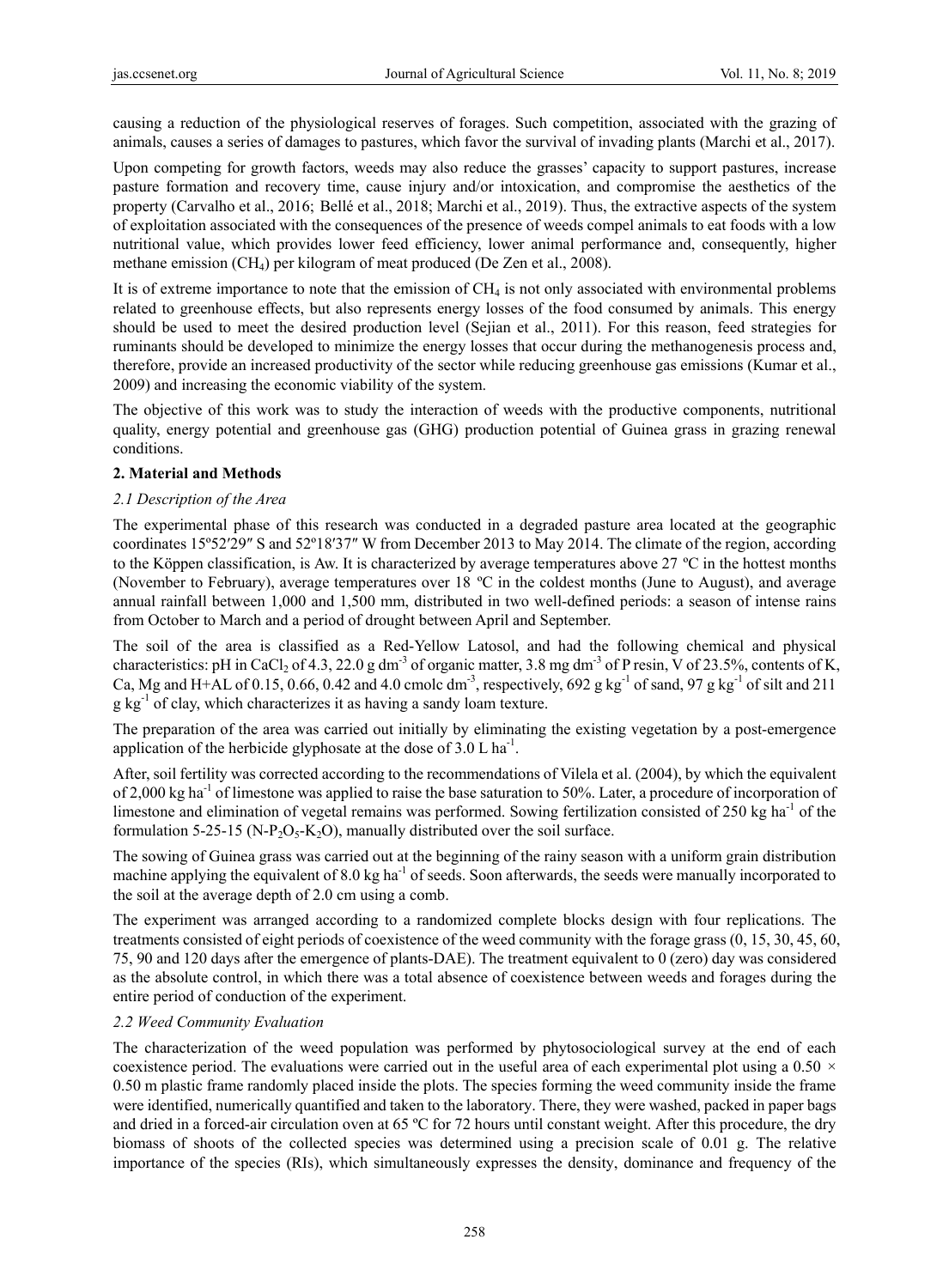individuals present in the weed community (Monquero et al., 2014), was determined by the number and dry biomass of plants.

At the end of each coexistence period, the weed community was removed from the plot by application of 1.5 L ha<sup>-1</sup> of herbicide formulated on the basis of 40 g L<sup>-1</sup> of acid equivalent of aminopyralid + 320 g L<sup>-1</sup> of acid equivalent of 2,4-D applied at plant post-emergence. Applications of the herbicide were carried out whenever necessary with a CO<sub>2</sub> pressurized spray containing a four-tip spreader bar XR 11002 calibrated to dispense the volume of syrup equivalent to 200 L ha<sup>-1</sup>.

## *2.3 Forage Morphostructural Characteristics*

The morphometry and the structure of Guinea grass were evaluated at the end of the experiment period, that is, at 120 days after emergence (DAE) of seedlings. At this point, tiller height (cm), tiller diameter (mm), height of the first green leaf (cm), number of green leaves and number of dry leaves were determined in ten tillers randomly collected within each plot. The tillers were then fractionated into leaf and stem, and the dry biomass of the respective fractions was obtained according to the aforementioned methodology. It was possible to determine the relation between green leaf dry biomass/green stem dry biomass (leaf/stem) using the dry biomass data. The ratio tiller height/height of the first green leaf (HT/HFGL) was determined using height data.

The productivity of Guinea grass was also evaluated at 120 DAE. We obtained the average height (m) of the forage canopy. Soon afterwards, we collected samples by cutting the plants at 10 cm of height from the soil within the area delimited by the of  $0.50 \times 0.50$  m plastic frame. The samples were randomly chosen within the experimental unit. Then, they were taken to the laboratory and fractionated into green leaves, green stems and dead matter. The dry biomasses of green leaf  $(g)$ , green stem  $(g)$ , dead matter  $(g)$  and total matter  $(g)$  were obtained according to the methodology previously described. The inflorescences eventually existing were considered as green stems.

With the dry biomass data it was possible to estimate the yield  $(g m<sup>-2</sup>)$ . The volumetric density  $(g m<sup>-3</sup>)$  of respective fractions was obtained dividing the yield by the height of the forage canopy.

## *2.4 Forage Nutritional Quality*

Other samples of forage grass were collected at 120 DAE, and dried in the laboratory as mentioned previously, but without any fractionation. The dried samples were then ground in a Willey mill until they reached a particle size of 1.0 mm.

Half the milled samples were sent to the laboratory to determine crude protein (CP), neutral detergent fiber (NDF), acid detergent fiber (ADF) and indigestible neutral detergent fiber (iNDF) as proposed by Silva and Queiroz (2002). The analyses of acid detergent insoluble nitrogen (ADIN) and acid detergent fiber-bound nitrogen (N-ADF) were performed according to the methodology proposed by Licitra et al. (1996). The analyses of *in vitro* digestibility of organic matter (IVDOM), total digestible nutrient (TDN), digestible energy (DE) and metabolizable energy (ME) were performed as proposed by Seker (2002).

The levels of CP, NDF, FDA, ADF, iNDF, ADIN, N-ADF and IVDOM are expressed as dry matter percentage (%DM), and DE and ME values are expressed as mkal  $kg^{-1}$  of DM.

#### *2.5 Potential in vitro Gas Production*

The other half of the ground samples was used to evaluate Guinea grass as for the potential of total gas production,  $CH_4$  and carbon dioxide (CO<sub>2</sub>), following a methodology adapted and proposed by Paschoaloto et al. (2016), where the gas produced over a 24-hour period is expressed as  $mL g^{-1}$  of DM. The gas concentration was analyzed using a Trace GC UltraTM gas chromatograph, Thermo Scientific.

# *2.6 Statistical Analysis*

The results of morphology, productivity, nutritional quality and gas production potential variables were subjected to analysis of variance by F test using the AgroEstat statistical software (Barbosa & Maldonado Jr., 2015). The effects of the treatments were compared by Scott Knott test ( $P \le 0.05$ ) and are expressed as mean values ( $\pm$ mean standard error). The results of the leaf/culm and HT/HFGL ratios and the IVDOM, TDN, ME and DE values were submitted to regression analysis, and the degrees of freedom of the evaluated factor were unfolded into linear, quadratic and cubic effects by the software Origin 8.5.1 SR1. For the choice of the regression model, the highest value of the coefficient of determination ( $\mathbb{R}^2$ ) was taken into account at  $p \le 0.05$ , according to the F test, respecting the biological response.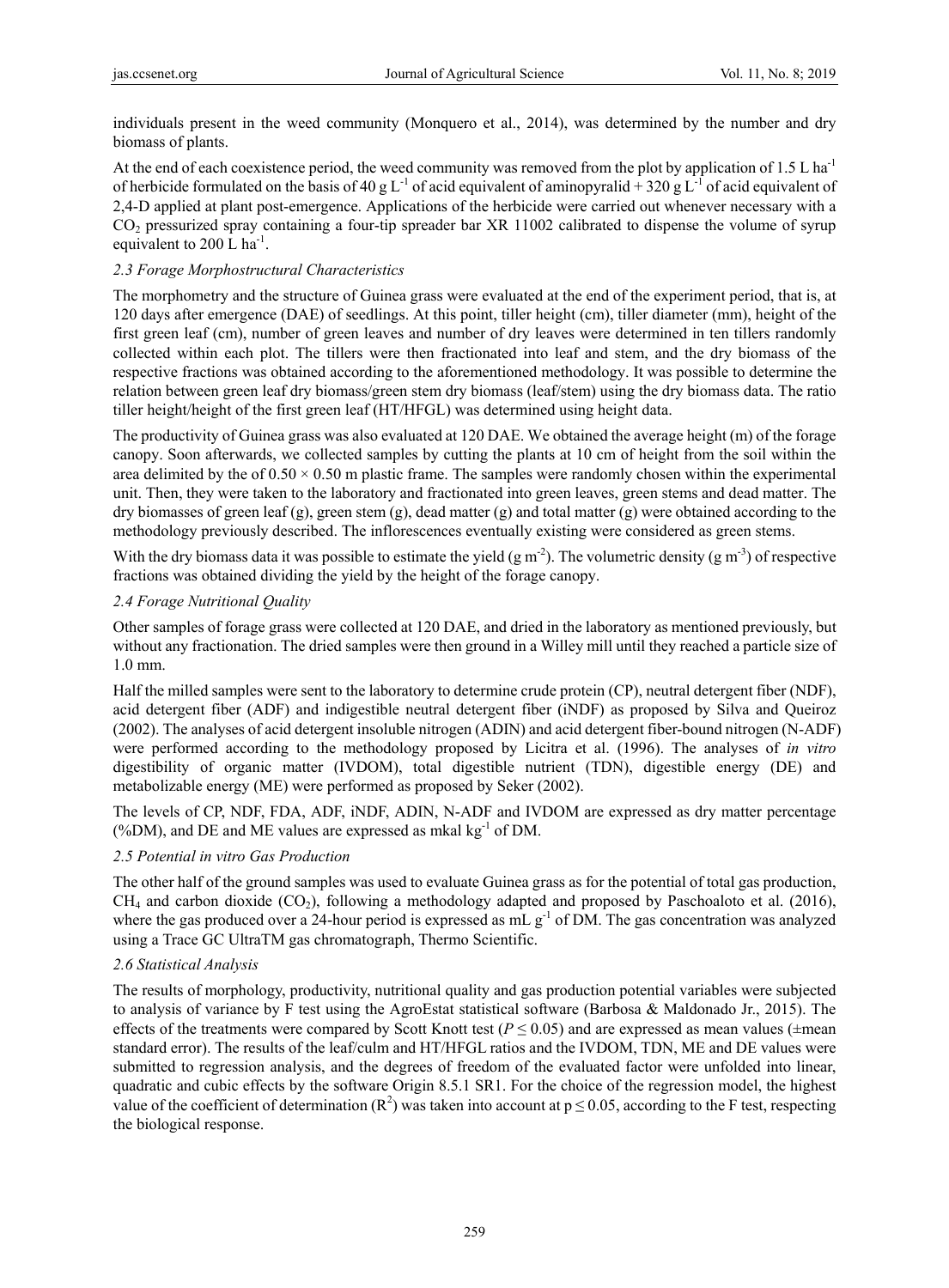#### **3. Results**

#### 3.1 Climatic Conditions and Phytosociological Analysis

The average daily temperatures were between 25 and 30  $^{\circ}$ C, and the overall mean obtained throughout the experimental period was 26 °C. The mean of the incident global radiation was 16.97 MJ m<sup>-2</sup> day<sup>-1</sup>, and the total rainfall in the period was 1,242 mm, representing averages greater than 100 mm of rainfall per month.

The dependence of climatic factors, such as temperature and humidity, are important characteristics for a good development of plants with a C4 metabolism of assimilation of carbon dioxide. Because it is a tropical grass, the main climatic conditions for the production of the Guinea grass are temperatures above 15  $^{\circ}$ C, annual rainfall between 760 and 1,300 mm, and incident global radiation of at least 12.0 MJ cm<sup>-2</sup> day<sup>-1</sup> (Magalhães et al., 2011; Antoniel et al., 2016). Thus, there were no restrictions of environmental factors during the period of this study that could cause problems for the vegetative development of Guinea grass.

The evaluation of the weed community conducted throughout the experimental period revealed the occurrence of different species distributed into eight families. The Malvaceae family was the most representative, with three species, followed by the Rubiaceae family, with two species (Table 1).

| Table 1. Scientific name, family and international codes of weeds within the experimental area |  |
|------------------------------------------------------------------------------------------------|--|
|------------------------------------------------------------------------------------------------|--|

| Scientific Name                               | Family         | International Code |
|-----------------------------------------------|----------------|--------------------|
| Amaranthus retroflexus L.                     | Amaranthaceae  | AMARE              |
| Diodia teres Walter                           | Rubiaceae      | <b>DIOTE</b>       |
| Spermacoce latifólia Aubl.                    | Rubiaceae      | <b>BOILF</b>       |
| Waltheria americana L.                        | Malvaceae      | <b>WALAM</b>       |
| Sida rhombifolia L.                           | Malvaceae      | <b>SIDRH</b>       |
| Sidastrum micranthum (A. St. -Hil.) Fryxell   | Malvaceae      | <b>SIDMI</b>       |
| <i>Ipomoea grandifolia</i> (Dammer) O' Donell | Convolvulaceae | <b>IAOGR</b>       |
| Senna obtusifolia (L.) H.S. Irvin & Barneby   | Leguminoseae   | <b>CASOB</b>       |
| Hyptis suaveolens (L.) Kuntze                 | Lamiaceae      | <b>HYPSU</b>       |
| Triumfetta bartramia L.                       | Tiliaceae      | <b>TIUBA</b>       |
| Cyperus difformis L.                          | Cyperaceae     | <b>CYPDI</b>       |

Note. The phytosociological study indicated that *Senna obtusifolia* (CASOB) presented the highest RIs values (27-40%) in evaluations performed up to 90 DAE. The species *Hyptis suaveolens* (HYPSU) presented increasing values of RIs. From 90 DAE, it exceeded CASOB in terms of importance (Figure 1).



Figure 1. Relative importance (%) of the weed community obtained for the respective periods of coexistence. SIDRH-*Si ida rhombifolia a*. CASOB-*Sen nna obtusifolia a*. BOILF-*Sper rmacoce latifol lia*. TIUBA-*Tr riunfetta bartra amia*. WALAM-*W Waltheria amer ricana*. HYPSU U-*Hyptis suav eolens*

The *Triunfetta bartramia* (TIUBA) presented intermediate values of RIs (10-22%), which ranked this species as the third in terms of relative importance among weeds (Figure 1).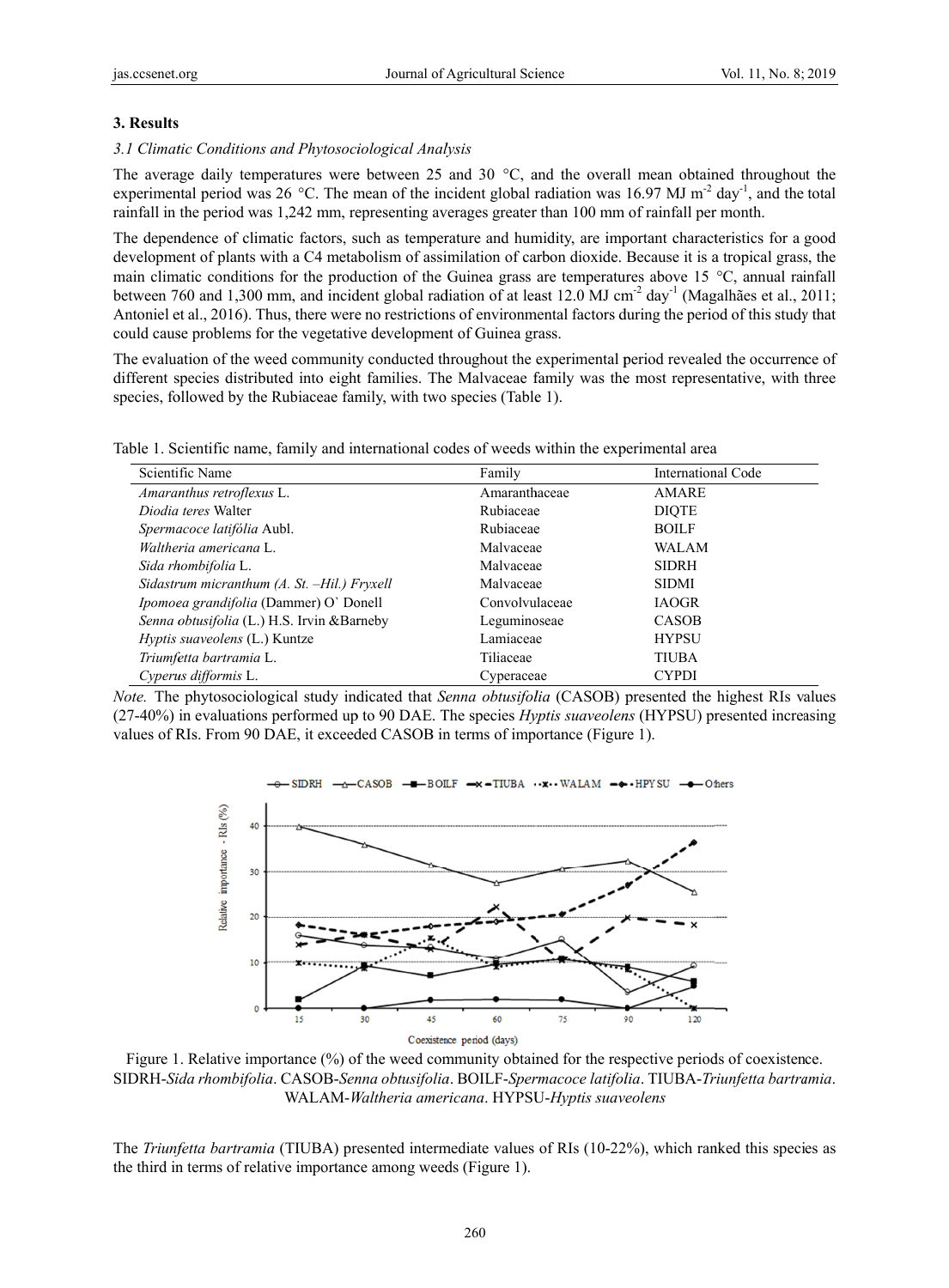The other species presented RIs below 10% regardless of the period during which the evaluation was performed (Figure 1). This does not disqualify such species as possible competitors for environmental resources.

#### *3.2 Forage Morphology and Structure*

All variables related to the morphology of *P. maximum* cv. Mombaça were influenced by the presence of weeds. Tiller height was lower than 125.0 cm in coexistence periods shorter than 30 DAE. However, periods of coexistence equal to or greater than 45 DAE promoted heights above 148.0 cm, statistically higher than the heights obtained in the periods of 0 (zero), 15 and 30 DAE (Figure 2A).

The effects of the presence of weeds on tiller diameter were inversely of that observed for height. The increase in the coexistence period promoted decreases in the diameter values of tillers of Guinea grass. It is noteworthy that only 15 days of coexistence were sufficient to significantly reduce the diameter of the tiller when compared to 0 (zero) DAE (Figure 2B).



Figure 2. Tiller height (A), tiller diameter (B) and number of live leaves (C) and dead leaves (D) obtained in Guinea grass in function of coexistence periods with weeds

The increase in the period of coexistence with weeds also negatively influenced the number of green leaves produced by Guinea grass. The periods from 0 (zero) to 60 DAE produced on average 5.1-5.8 leaves per tiller. The averages produced by the periods 75, 90 and 120 DAE were, respectively, 4.5, 4.1 and 3.8 leaves, which is statistically lower than the values obtained for the other periods of coexistence (Figure 2C).

The evaluation of dead leaves revealed the existence of four different levels of values. Statistically lower averages were obtained for the periods 0 (zero) and 15 DAE. The second level can be determined by the values obtained in the periods 30 and 45 DAE, followed by the values found in the periods 60 and 75 DAE. The highest and statistically higher values for dead leaves were caused by periods of 90 and 120 days of coexistence (Figure 2D).

Changes in the morphometry of Guinea grass can also be noted due to the relation between leaf biomass and stem biomass and the ratio between tiller height and height of the first green leaf. The increase in the coexistence period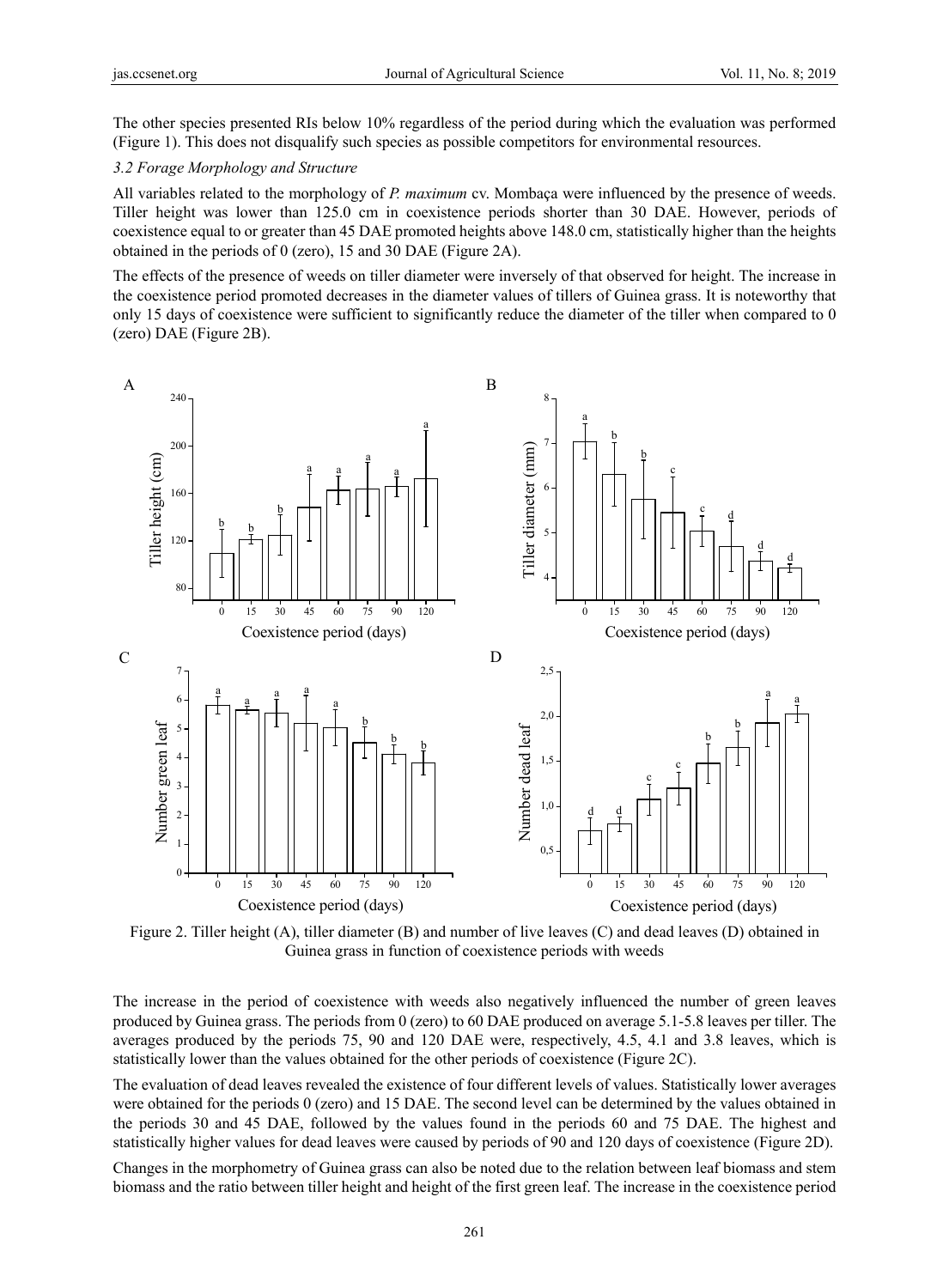provided linear decreases in the leaf/culm ratio (Figure 3A) simultaneously with linear increases in the HT/HFGL ratio (Figure 3B).



Figure 3. Relationship between dry biomass of leaf/culm (A) and proportion between tiller height and height of the first green leaf (B) obtained for Guinea grass in function of coexistence periods with weeds. \*\*  $P < 0.01$ 

The morphostructural changes caused by the presence of weeds reflected on the productivity variables of Guinea grass. The VDGL obtained in the absence of coexistence with weeds (0 DAE) was 11.4 g m<sup>-3</sup>, statistically higher than the values obtained for coexistence periods equal to or greater than 15 DAE. It should be noted that the VDGL obtained at 15 DAE was 7.6 g m<sup>-3</sup> and, from this period on, the effect of weeds is even more negative, since it provided statistically lower values, below  $4.5 \text{ g m}^{-3}$  (Figure 4A).

Coexistence with weeds also affected stem production in Guinea grass. It is possible to see in Figure 4B that the VDGS was 7.6 g m<sup>-3</sup> at 15 and 30 DAE, both statistically superior to the VDGS obtained for other periods of coexistence. There was a similarity between the VDGS values observed for the absolute control (0 DAE) and for the periods 45 and 60 DAE. However, the coexistence with weeds for periods equal to or greater than 75 DAE statistically provided the lowest values for VDGS (below 4.8  $\text{g m}^{-3}$ ).

The volumetric density of dead material (VDDM) had a pattern of variation different from the other productivity variables evaluated. The lowest value of VDDM  $(0.9 \text{ g m}^{-3})$  was observed in the absence of coexistence with weeds (0 DAE); however, it was statistically similar to the 60, 90 and 120 DAE (Figure 4C). The lowest production of dead material obtained at 0 DAE is due to the non-competition within the population of Guinea grass (intraspecific), indicating that the seeds were used in a correct quantity during the experiment set up process. However, the lowest VDDM values obtained at 90 and 120 DAE are due to morphostructural changes imposed by the mutual coexistence with weeds, as previously mentioned.



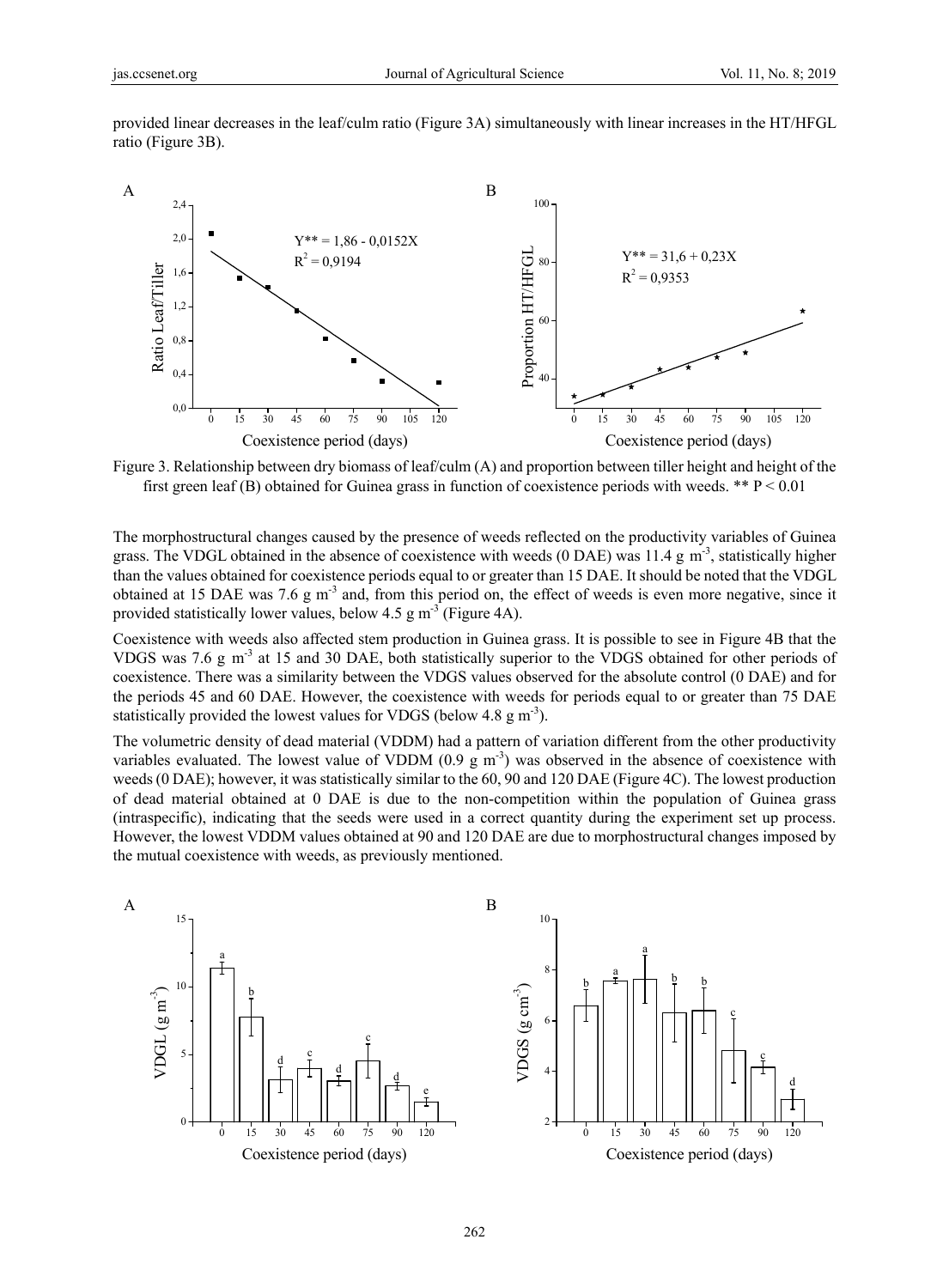

Figure 4. Volumetric density of green leaf-VDGL (A), green stem-VDGS (B), dead material-VDDM (C) and total-VDTT (D) obtained in Guinea grass according to the periods of coexistence with weeds

On the other hand, the highest amount of dead material  $(P < 0.0001)$  found for the 15 DAE coexistence period is due to the high production of vegetative structures by Guinea grass (Figure 2B and C) associated to the change in the population density imposed by the presence of weeds and, consequently, the beginning of the biological relation of competition among the species.

By analyzing the total volumetric density, which represents the sum of the volumetric densities of all fractions, the increase in coexistence with weeds provided progressive decreases in VDTT values (Figure 4D). The reductions were more drastic ( $P < 0.01$ ) for periods equal to or higher than 30 DAE, and reached only 5.7 g m<sup>-3</sup> when the coexistence period was 120 DAE, which represents a reduction of 70% in VDTT (19.0 g m<sup>-3</sup>) obtained in the absence of coexistence (Figure 4D).

## *3.3 Forage NUTRITIONAL QUALIty*

Neutral detergent fiber (NDF) contents were not influenced by coexistence with weeds. All NDF values did not differ statically ( $P > 0.05$ ) and were above 60% (Figure 5A). According to Van Soest (1994), within this range there would be a restriction of the consumption of bulk. The high NDF values (above 70%) obtained in this study, including for the control, are probably related to the date on which the final evaluation of the forage was carried out, since NDF values naturally tend to be higher according to the plant's age.



263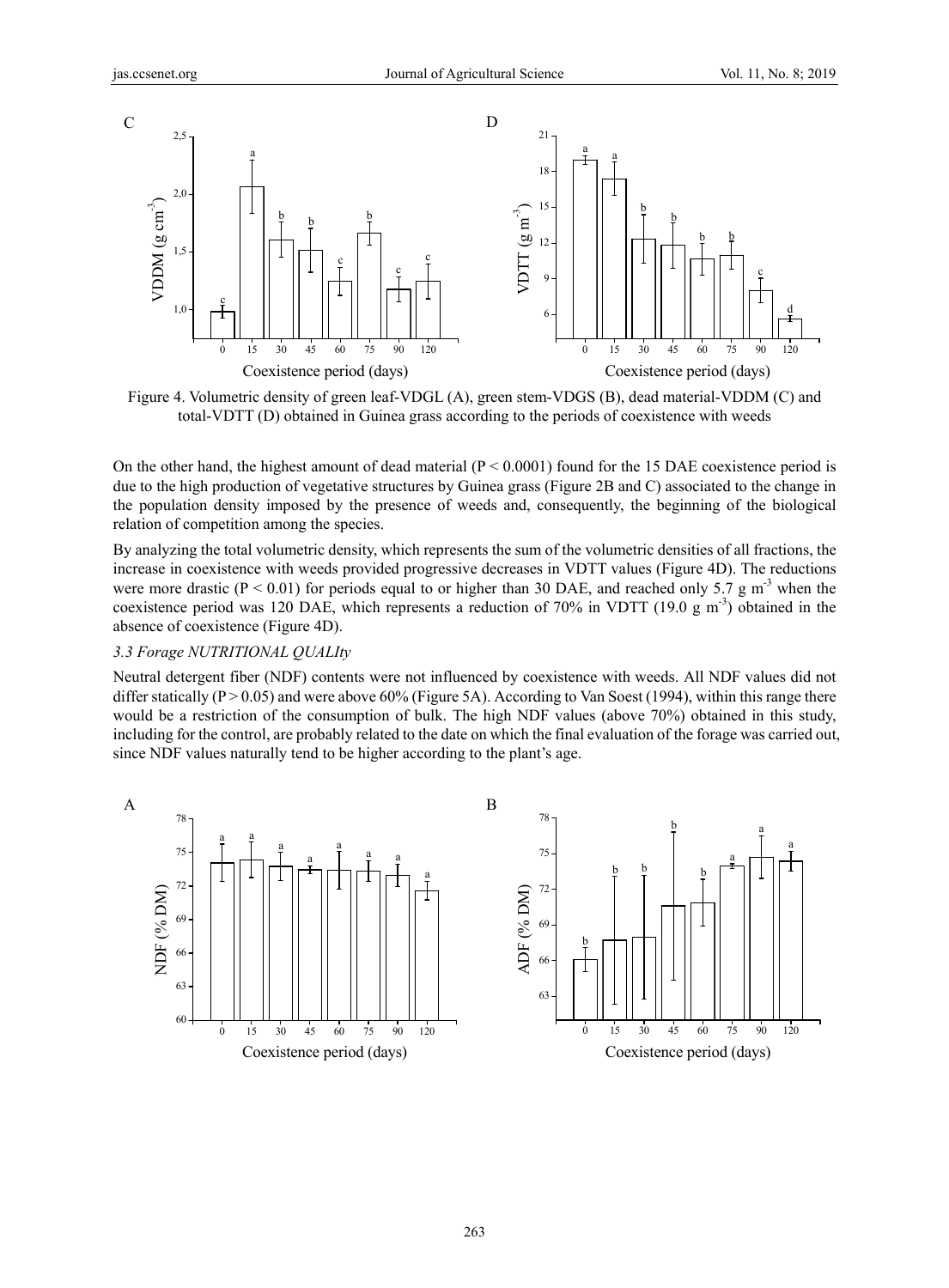

Figure 5. Levels of neutral detergent fiber-NDF (A), acid detergent fiber-ADF (B) and indigestible neutral detergent fiber-iNDF (C) obtained for Guinea grass in function of the periods of coexistence with weeds

The levels of ADF and iNDF increased as the period of coexistence with weeds increased, with a significant difference after 75 DAE (Figures 5B and 5C). On the other hand, IVDOM levels (Figure 5D) decreased markedly with the increase in the coexistence period, and only 15 days were enough to cause significant decreases in both variables when compared to the absence of coexistence (Figures 5D and 5E).

Crude protein (CP) levels also changed significantly due to weeds, and decreased as the coexistence period increased. Again, 15 DAE of coexistence were enough to reduce CP levels  $(P < 0.001)$ , and the lowest values were obtained when the coexistence was equal to or greater than 45 DAE (Figure 6A). As expected, ADIN and N-ADF levels followed the same pattern as those obtained for ADF and iNDF. ADIN and N-ADF values were similar to the control ( $P > 0.05$ ) at 15, 30, 45 and 60 DAE (Figures 6B and 6C).

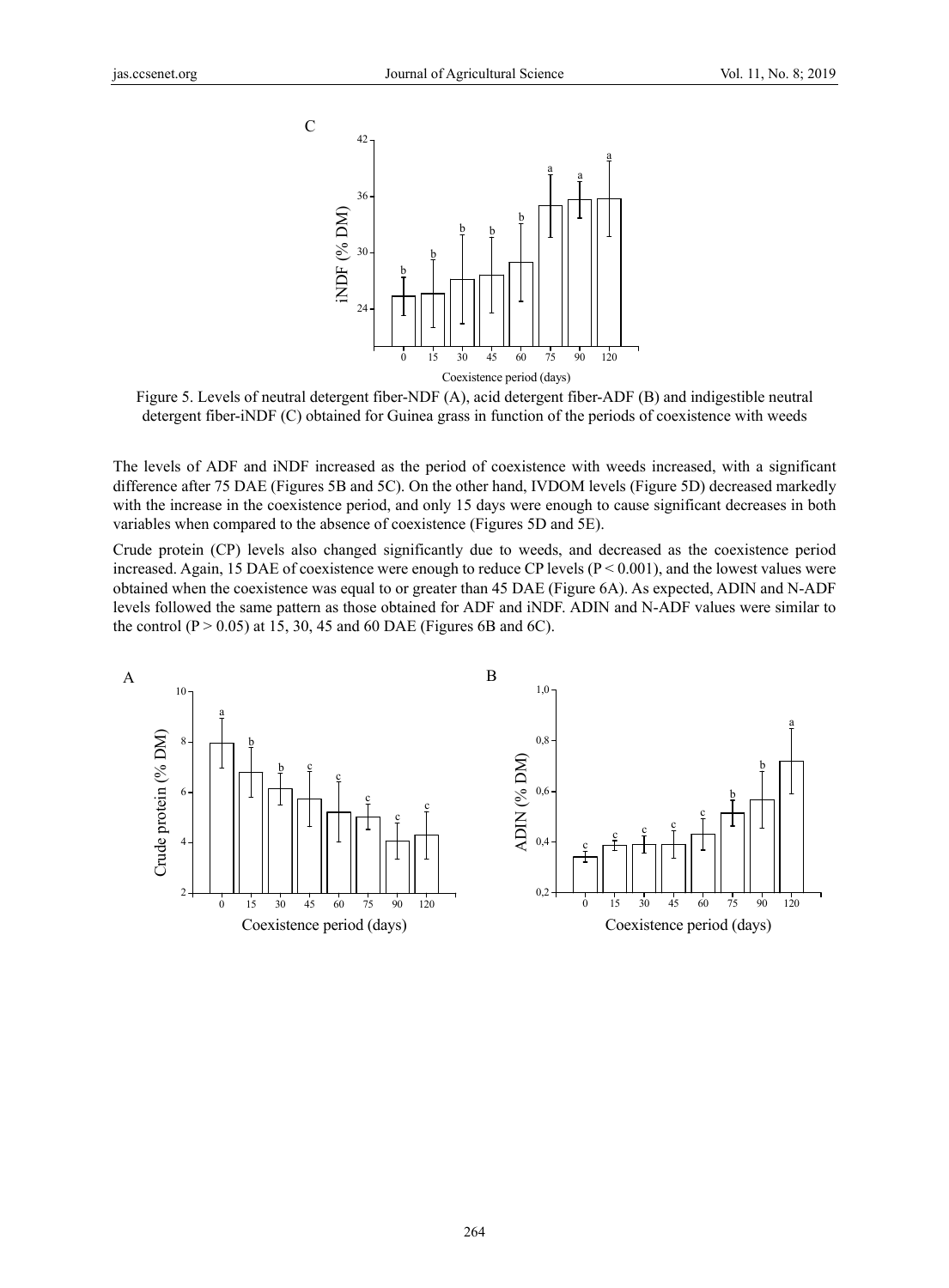

Figure 6. Contents of crude protein-CP (A), acid detergent insoluble nitrogen-ADIN (B) and acid detergent fiber-bound nitrogen-N-ADF (C) obtained for Guinea grass in function of the periods of coexistence with weeds

The *in vitro* digestibility of organic matter (IVDOM) decreased following quadratic proportions ( $P < 0.01$ ) as the coexistence period increased (Figure 7A). The total digestible nutrient (TDN) decreased linearly according to the period of coexistence with weeds (Figure 7B). The negative influence of weeds is also observed on digestible (DE) and metabolizable (ME) energy of Guinea grass, since linear reductions  $(P < 0.01)$  occurred with the progression of coexistence with weeds (Figures 7C and 7D). In fact, the influence of weeds on IVDOM and TDN was expected since there were negative influences on different fiber and CP fractions of Guinea grass. The reduction in DE and ME values is also logical considering that much of the food energy assessment is estimated from TDN.

#### *3.4 Potential Gas Production*

The evaluations of potential for gas production of Guinea grass revealed that the coexistence with weeds contributed to an increase of GHG emissions. The total gas production was higher when the coexistence period was 120 DAE ( $P < 0.01$ ). However, the total emission of gas decreased by approximately 6.5% when the period was 90 DAE and about 20% in the periods 30, 45, 60 and 75 DAE. The lowest ( $P \le 0.01$ ) total gas emissions were obtained during periods 0 and 15 days of coexistence with the weed community (Figure 8A).

The emission potential of NH4 by Guinea grass followed practically the same pattern regarding the effects of coexistence with weeds. Emissions above 6.89 mL g<sup>-1</sup> of OM were obtained for the periods 90 and 120 DAE, and below 5.58 mL  $g^{-1}$  of OM (P < 0.01) for 0 and 15 DAE coexistence period. The coexistence of 30, 45, 60 and 75 DAE produced intermediate values of NH<sub>4</sub> emission potential: between 6.28 and 6.38 mL g<sup>-1</sup> of OM (Figure 7B).

The period of coexistence of 120 DAE was also responsible for the highest emission value of  $CO<sub>2</sub>$  by Guinea grass  $(P < 0.01)$ , representing the production of 50.6 mL g<sup>-1</sup> of OM. The 45, 75 and 90 DAE periods provided intermediate levels of emission: between 43.7 and 44.5 mL  $g^{-1}$  of OM. Values below 41.2 mL  $g^{-1}$  of OM (similar levels) (P > 0.05) were obtained for the 0, 15, 30 and 60 DAE periods of coexistence with weeds (Figure 8C).

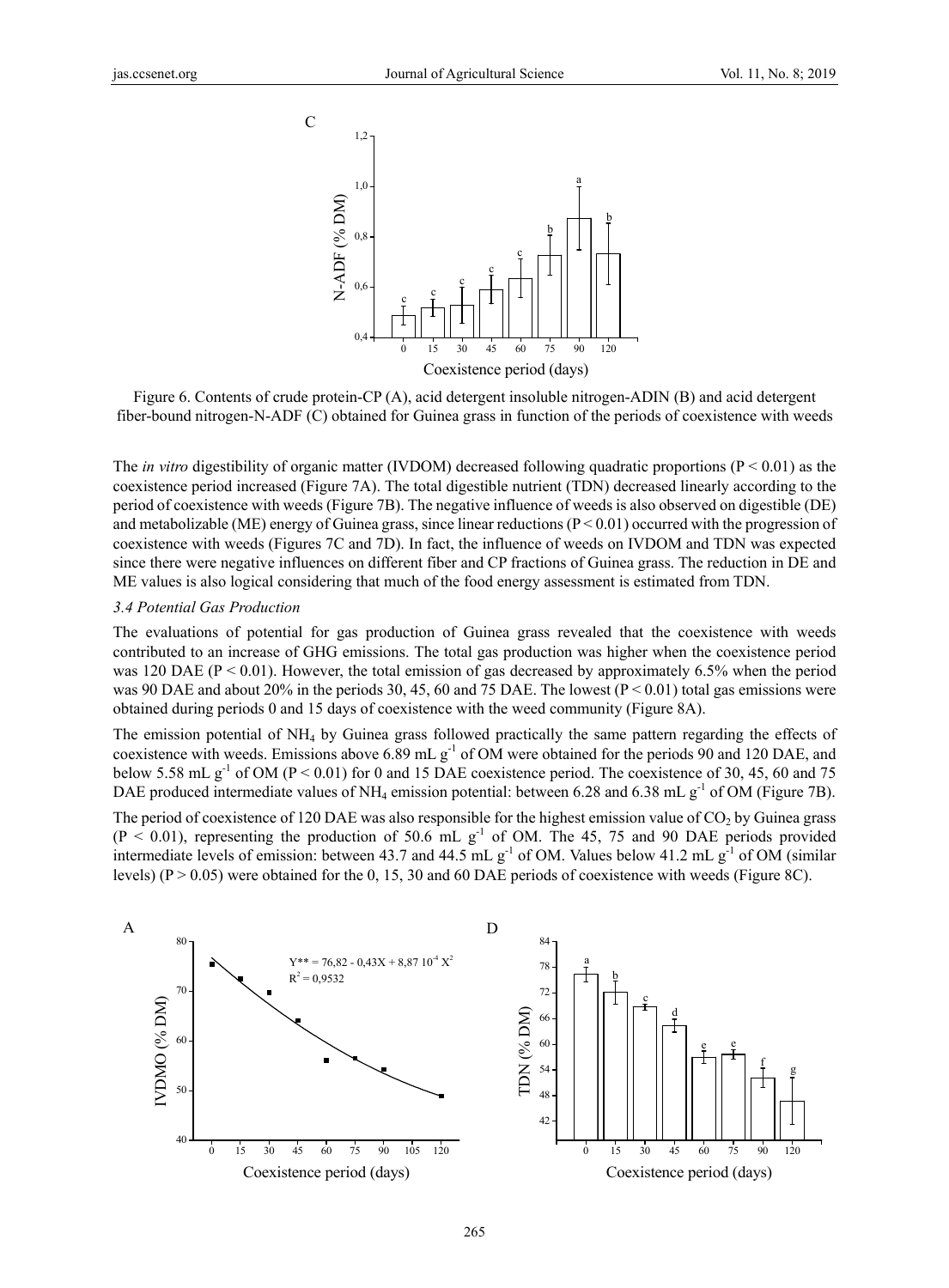

Figure 7. Contents of *in vitro* digestibility of organic matter-IVDOM (A), total digestible nutrient-TDN (B), digestible energy-DE (C) and metabolizable energy-ME (D) obtained for Guinea grass in function of periods of coexistence with weeds. \*\*  $P < 0.01$ 



Figure 8. Total volume of gas (A), volume of methane-CH<sub>4</sub> (B) and volume of carbon dioxide-CO<sub>2</sub> (C) produced by the dry matter of Guinea grass in function of the periods of coexistence with weeds

#### **4. Discussion**

Pasture degradation is a worldwide phenomenon and can be defined as an evolutionary process of loss of vigor, productivity and natural recovery capacity of forages. Typically, more than one cause is involved in the degradation process. There is a particular emphasis on the high intensity of forage grazing, absence of periodic soil fertility replacement and excessive use of fire to eliminate uncharged forage or to eliminate weeds. In addition,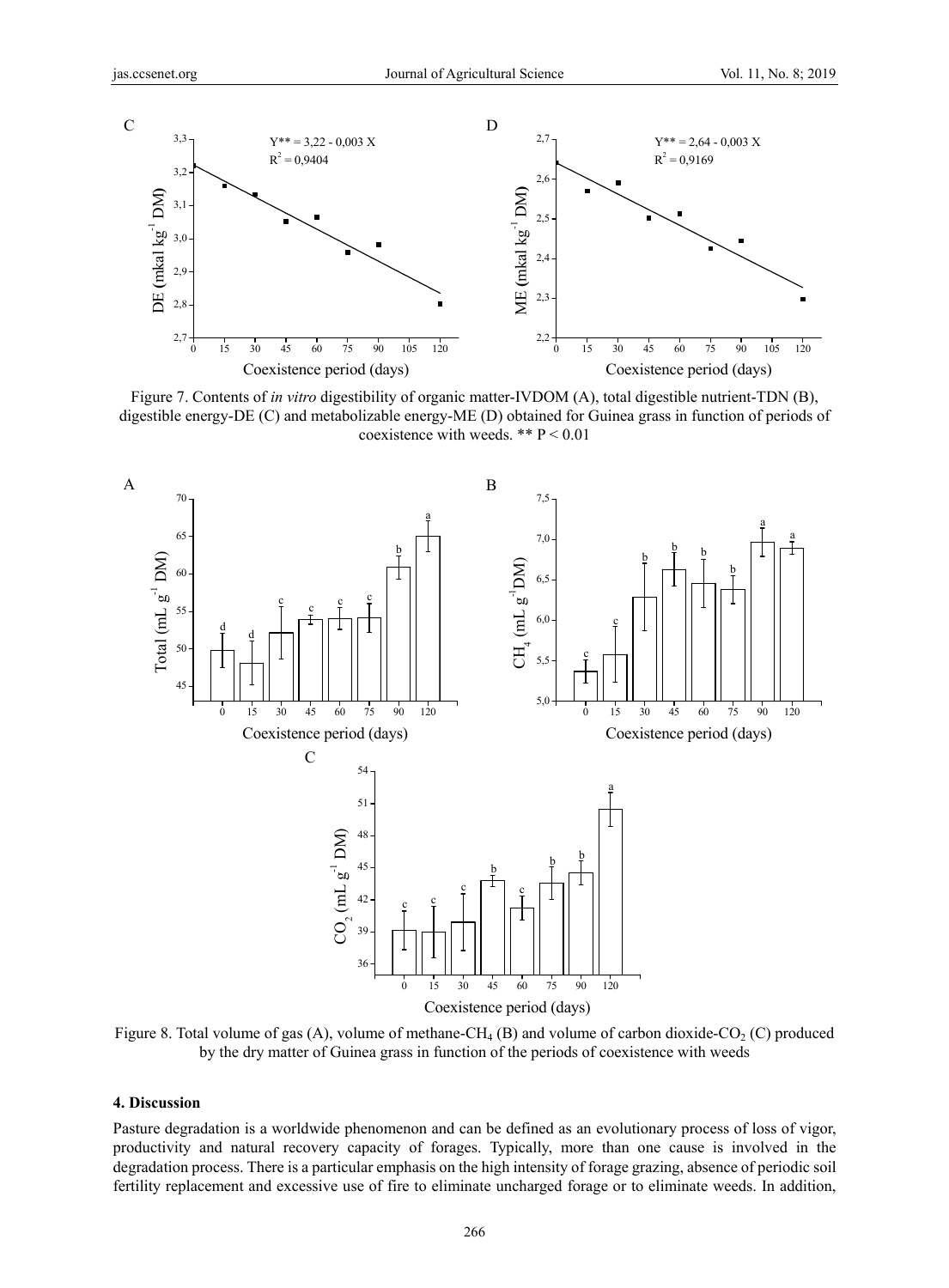grazing failures caused by inadequate preparation, use of low quality seeds or sowing at inappropriate times also contribute to the beginning of the degradation process. Generally, the low productivity of livestock is associated with degradation, causing significant economic and environmental damage (Harris, 2010; Miehe et al., 2010; Dias-Filho, 2011; Reis, 2017).

The most rational solution for such areas where an extreme level of degradation is diagnosed is pasture renewal. It consists in the destruction of the old vegetation, correction of soil fertility and sowing of a forage species appropriate to local environmental conditions (Macedo, 2009).

However, all such activities are inefficient to eliminate the seed bank left by weeds, which will germinate together with forage seeds and rapidly initiate a new degradation process (Marchi et al., 2017).

The previous presence of weed seeds was confirmed in this study, since eleven different species occurred during the experimental period, especially CASOB, HYPSU and TIUBA in terms of importance (Table 1 and Figure 1). These results corroborate with a phytosociological study carried out by Marchi et al. (2017) in a pasture of *Brachiaria brizantha* cv 'Marandú'. The authors reported that *S. obtusifolia* and *H. suaveolens* were the species within the weed community that presented the highest indexes of importance values.

The main fact to be highlighted in this study in relation to the phytosociological evaluation is that there has always been the presence of at least one weed species throughout the experimental period (Figure 1). Even though the relative importance of each species has fluctuated (Figure 1), all eleven species together, that is, the weed community, were sufficient to establish a biological relationship of competition with Guinea grass, and thus potentially cause changes in forage grass morphogenesis from the first days after the emergence of seedlings.

Processes of formation and development, that is, leaf morphogenesis, are fundamental for plant growth, considering the importance of leaves in the process of photosynthesis, a starting point for the formation of new tissues (Santos et al., 2012). Leaf morphogenesis in forage grasses during their vegetative growth is characterized by three factors: appearance rate, elongation rate and leaf longevity. The appearance rate and leaf longevity establish the number of live leaves per tiller. They are genetically determined and may be affected by environmental factors and management practices (Costa et al., 2017).

Tropical forages, once shaded, tend to increase stem elongation and leaf senescence in order to obtain sunlight and better survival conditions (Casagrande et al., 2010). This causes a strong accumulation of fibrous material, a decrease in the relation leaf/stem and, consequently, a lower food intake by animals (Lemaire et al., 2011).

Thus, the increase in height (Figure 2A) and the decrease in the diameter of tillers (Figure 2B), the low production of green leaves (Figure 2C), the increase in the number of dead leaves (Figure 2D), and the elevation of the live leaf position (Figure 3B) as found in this study characterize plant etiolation, a typical behavior of plants subjected to low luminosity (Marchi et al., 2017). Thus, the presence of weeds caused the shading of the forage grass and a biological relationship of competition for the light factor, established as early as the first two weeks of coexistence with weeds. This significantly changed the leaf morphogenesis of Guinea grass.

In contrast, the change in leaf morphogenesis may compromise the structure of the forage canopy, which is understood as the spatial arrangement of the organs in shoots of plants and which has a marked effect on the grazing habit of animals (Mezzalira et al., 2014). The live leaf is the morphological component that composes most of the diet preferred by animals because of its greater digestibility, accessibility and its lower resistance (Oliveira et al., 2016). In addition, the green stem and dead material may negatively affect the ingestive behavior by hindering the animal's forage harvest during grazing (Santos et al., 2011). Mezzalira et al. (2014) reported that pastures containing a higher proportion of stems, or where live leaves are sparser and scarce, reflect the increased time for bit formation, which may lead to an increased energy expenditure by animals during feeding.

The results for volumetric density obtained in this study indicate that the presence of weeds, besides competitively reducing the amount of food produced (Figure 4D), also changed the pasture structure due to a differential use of photoassimilates by Guinea grass (Figures 4A, 4B and 4C). Consequently, it changes the form by which the forage is available to the animal. This change in forage canopy may reduce the effectiveness of the animal grazing habit and, consequently, the profitability of the livestock activity.

According to Oliveira et al. (2016), the forage canopy structure, besides influencing the ingestive behavior, is also a preponderant factor in determining the quality of the feed offered to animals, especially due to its influence on the fibrous fractions more difficult to digest.

The NDF is a dietary factor quite representative of the volume occupied by the food. Diets with a high proportion of fiber fill the spaces of the rumen-reticulum, directly influencing the consumption and digestibility of animals. In diets with a low NDF (high energy), by increasing digestibility the consumption would be limited by energy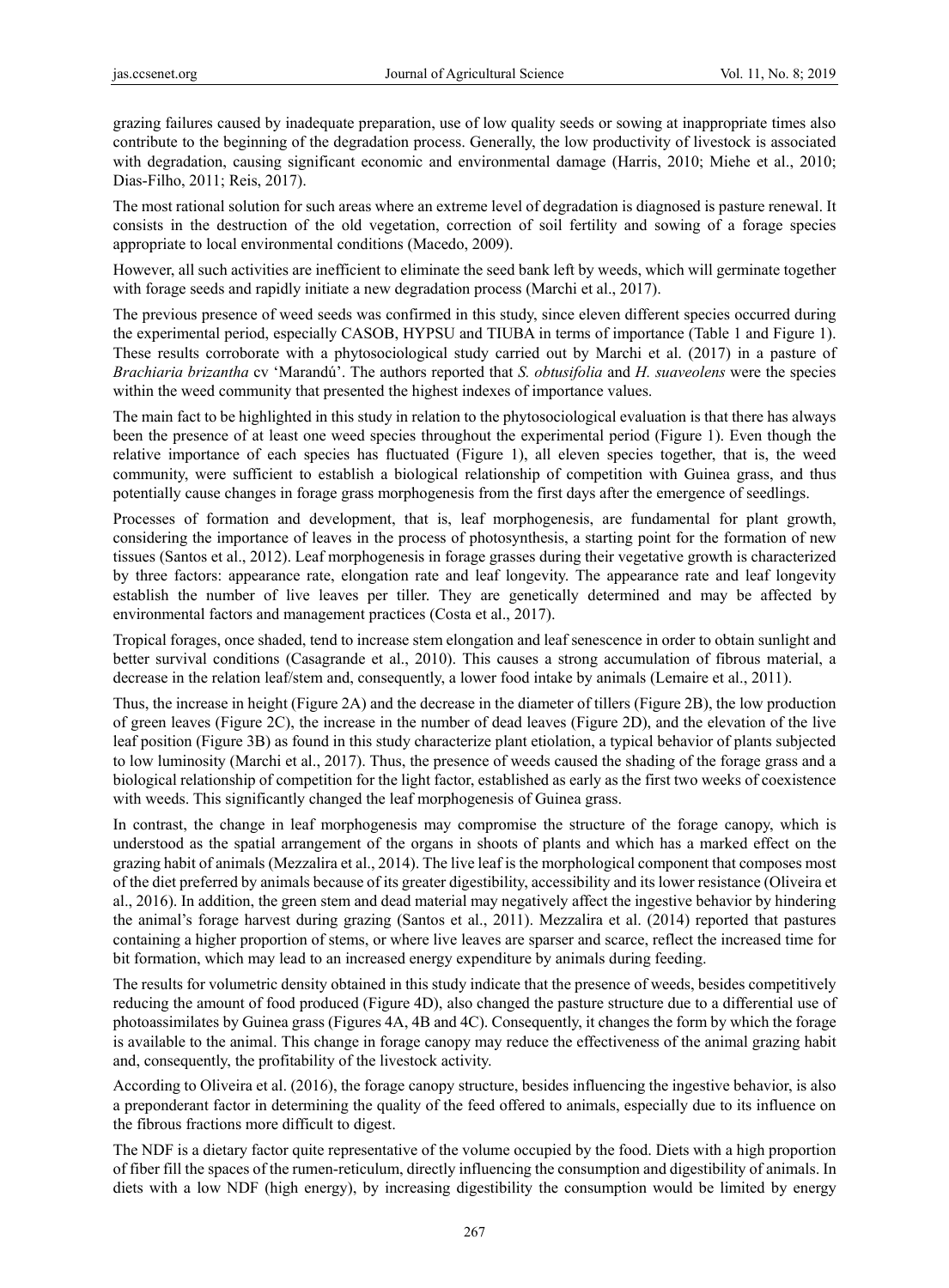satiation. In diets with a high NDF (low energy), where the filling would be promoting intake limitation, the digestibility would reduce this effect, increasing both the passage rate and feed intake (Lima et al., 2015; Sampaio et al., 2016).

The levels of ADF and iNDF can be used as indicators of diet digestibility. The higher these values, the worse the food quality and the longer the retention time in the rumen of the animal, thus affecting the passage rate. Difante et al. (2009) stated that ADF values around 30% or lower provide a higher intake, while forages with levels above 40% represent lower intakes. The high content of ADF also indicates a higher proportion of the most resistant fiber constituents, such as resistant pentosans, cellulose, lignin and cutin, which are components of the cell wall responsible for the low digestibility of forages (Van Soest, 1994). The lower the ADF (Figure 5B), the higher the energy value of the plant (Figures 7C and 7D), the lower the lignin content and consequently the better the digestibility of the food (Figure 7A).

Similarly, the increase in iNDF contents (Figure 5C) reflects on the reduction of forage quality, since this component negatively affects animal consumption. The NDF, together with the ADF and iNDF, are determinants in the repletion process, that is, the food's ability to promote physical filling in the rumen, which directly affects voluntary consumption (Costa et al., 2011, Pesqueira-Silva et al., 2015).

The change in the structure of the forage canopy also produced changes in the nitrogen fractions that compose the dry matter of Guinea grass (Figure 6). The ADIN is the unavailable nitrogen and, by being insoluble in acid detergent, is composed of proteins and nitrogen compounds associated with lignin, tannins and Maillard products, which are highly resistant to microbial attacks and ruminal degradation (NRC, 2001). In the Maillard reaction, the protein reacts with the carbohydrates of the plant and becomes part of the ADF fraction (Van Soest, 1994). However, Brennecke et al. (2011) suggest that the ADIN is not totally indigestible, presenting a digestibility of about 30% for forages. The nitrogen retained as N-ADF is practically indigestible and generally associated with lignin and other compounds of difficult degradation (Oliveira et al., 2010). In addition, increases in N-ADF levels may occur when there is an excessive heat production and according to the physiological age of the plant. This may compromise the integrity and availability of the nitrogen fraction and, consequently, result in slower rates of degradation in the digestive tract of the animal (Sniffen et al., 1992; Possenti et al., 2016).

However, Marchi et al. (2017) stated that the canopy structure can also change due to the action that weeds exert on the competition for environmental resources. Mineral nutrients are one of the most contentious factors among competing individuals. Even though soil fertility has been corrected in the area where the experiment was installed, weeds were able to recruit chemical components (especially nitrogen) when compared to the forages. The higher production of stem fibers in relation to green leaf production (Figure 3A) associated with the competition for the available nitrogen in the soil is the reason why there was a low conversion of the nitrogen absorbed by Guinea grass into nitrogen compounds of easy degradation (Figure 6A) concomitantly with the higher conversion into nitrogen compounds of difficult degradation (Figures 6B and 6C).

The changes that occurred in the chemical composition, especially the decrease in CP contents (Figure 6A) and the increase in the fiber fractions (Figure5B and 5C), directly affected the IVDOM contents of Guinea grass (Figure 7A). In turn, digestibility represents how much of the forage consumed will be effectively digested in the gastrointestinal tract of the animal for later absorption and use of compounds in metabolic routes (NRC, 2001). In addition, digestibility also influences the feed passage rate through the gastrointestinal tract and may compromise the animal's productive performance by 10-40%. As a rule, plant tissues with a low digestion correlate negatively with CP and positively with fiber and lignin contents, and require a longer rumen retention time for fibrolytic processes to occur (Oliveira et al., 2016).

The concentration of potentially digestible components, comprising soluble carbohydrates, protein, minerals and other cellular contents, tend to decrease as the plants ripe. At the same time, the proportion of lignin, cellulose, hemicellulose and other indigestible fractions, such as cuticle and silica, increases. Consequently, there are decreases in digestibility (NRC, 2001).

In this study, it is evident that the presence of weeds promoted a change in structural and non-structural carbohydrate portions and probably increased the proportion of lignin, cellulose, hemicellulose and other indigestible fractions (Figure 5) related to the cells of Guinea grass.

The contents of total digestible nutrient (TDN) better represent the nutritional quality of the food. As the TDN values increase, more nutrients will be available and consequently there will be a higher digestible energy (DE) available for animal yield (Morais et al., 2016). Tropical forage grasses can be considered of a low nutritional quality when they have a TDN of less than 60% (Valadares Filho et al., 2016), a value obtained when the coexistence with weeds was equal to or greater than 60 DAE (Figure 7B).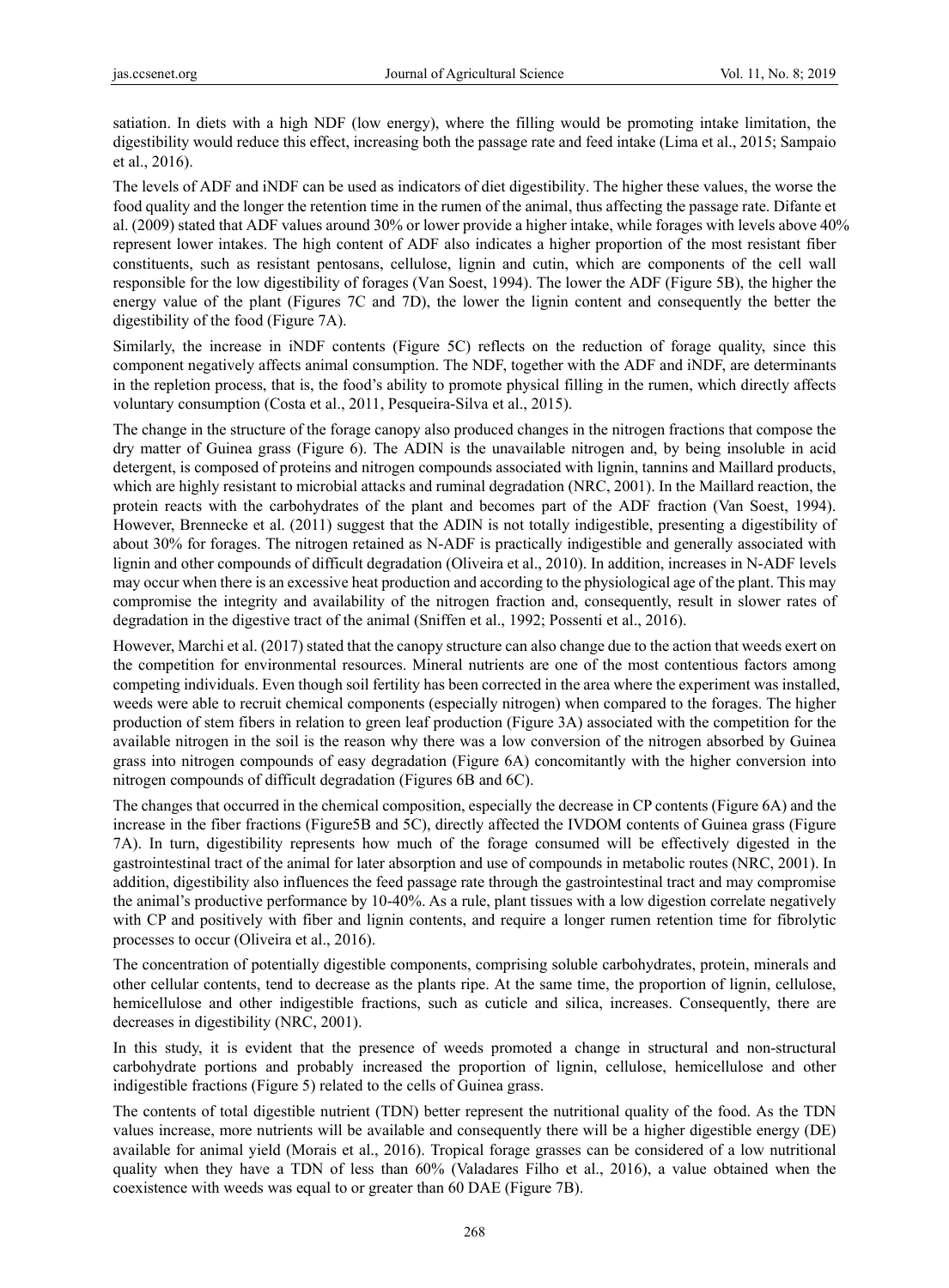However, for the feeding of animals with high energy requirements, the productivity indexes alone lose focus, and the nutritive value of forage plants becomes prominent, since this qualitative aspect interferes directly with the digestion process, affecting animal performance (Pereira, 2013). Most nutrients in food, mainly energy and protein sources, are transformed into short chain fatty acids (SCFA), microbial mass and gases such as CH<sub>4</sub>, CO<sub>2</sub>, nitrous oxide  $(N_2O)$  and hydrogen  $(H_2)$  (Baker, 1999; Chaves et al., 2006).

In general, the gas production tends to increase when the nutritional quality and the digestibility of the food ingested are low. There is a great collaboration of the fiber fraction of the food for the production of total gases (Morgado et al., 2012). This is because more fibrous foods remain in the rumen for longer and stimulate the development of microbial biomass with cellulolytic and methanogenic activity. The longer the time the particles remain in the interior of the rumen, the greater the amount of NH4 produced per unit of forage digested (Archimède et al., 2011). In addition, the production of  $CO_2$  and  $NH_4$  represents losses of 2-12% of the energy ingested, besides contributing to global warming (Aluwong et al., 2011).

This was confirmed in this study. The values for total gas volume (Figure 8A), methane volume (Figure 8B) and carbon dioxide volume (Figure 8C) increased relatively as nutritional quality decreased (Figures 7A and 7B), causing considerable losses in the energy values of food (Figures 7C and 7D).

In addition, it is important to note that CH<sub>4</sub> is 23 times more potent for global warming than  $CO<sub>2</sub>$ , and 87% of the total CH4 are produced in the rumen and 13% in the large intestine of the ruminant (Aghsaghali & Naser, 2011).

#### **5. Conclusions**

By associating the results obtained for plant morphogenesis, nutritional quality and energetic value of the food and GHG production potential, we conclude that areas with unproductive and degraded tropical pastures that underwent a renewal process are subject to weed interference few weeks after the emergence of seedlings. Weed interference directly affects the initial development of plants by modifying the morphogenesis of Guinea grass, especially with regard to the formation of structural units rather than the production of leaves. This change in the structure of the forage canopy determines a lower nutritional value, loss in the energy value of the food for the maintenance of animals, and a greater GHG production potential. Thus, even if renewal practices were adopted, such as the use of suitable forage species for the production site, good quality seeds and the correct amount of sowing and correction of soil fertility, it is possible that in only 120 days, the pasture returns to a situation similar to the previous degradation condition, that is, low productive indexes associated with a high GHG emission potential.

In addition, the results obtained also suggest that a greater profitability and mitigation of GHG emissions can be achieved if weed control measures are adopted up to 30 days after emergence of seedlings in pasture renewal areas. This guarantees economic and environmental sustainability to the production of ruminants in tropical regions.

#### **References**

- Aghsaghali, A. M., & Naser, M. S. (2011). Factors affecting mitigation of methane emission from ruminants I: Feedings strategies. *Asian Journal of Animal and Veterinary Advances, 6*, 888-908. https://doi.org/ 10.3923/ajava.2011.888.908
- Aluwong, T., Wuyep, P. A., & Allam, L. (2011). Livestock-environment interactions: Methane emissions from ruminants. *African Journal of Biotechnology, 10*, 1265-1269.
- Antoniel, L. S., Prado, G., Rocha, T., Bombardelli, W. W. A., Beltrame, G. A., & Bueno, J. I. (2016). Irrigation on crude protein content of two pasture species. *Irriga, 1*(Special Edition), 248-259. https://doi.org/ 10.15809/irriga.2016v1n1p248-259
- Archimède, H., Eugène, M., Marie Magdeleine, C., Boval, M., Martin, C., Morgavi, D. P., … Doreau, M. (2011). Comparison of methane production between C3 and C4 grasses and legumes. *Animal Feed Science and Technology, 166-167*, 59-64. https://doi.org/10.1016/j.anifeedsci.2011.04.003
- Baker, S. K. (1999) Rumen methanogens, and inhibition of methanogenesis. *Australian Journal of Agricultural Research, 50*, 1293-1298. https://doi.org/10.1071/AR99005
- Barbosa, J. C., & Maldonado Jr., W. (2015). *Experimentação agronômica & AgroEstat* (p. 396). Sistemas Para Análises Estatísticas e Ensaios Agronômicos, Gráfica Multipress Ltda, Jaboticabal.
- Bellé, J. R., Marchi, S. R., Martins, D., Sousa, A. C., & Pinheiro, G. H. R. (2018). Nutritional value of Marandú palisade grass according to increasing coexistence periods with weeds. *Planta Daninha, 36*, 1-11. https://doi.org/10.1590/s0100-83582018360100070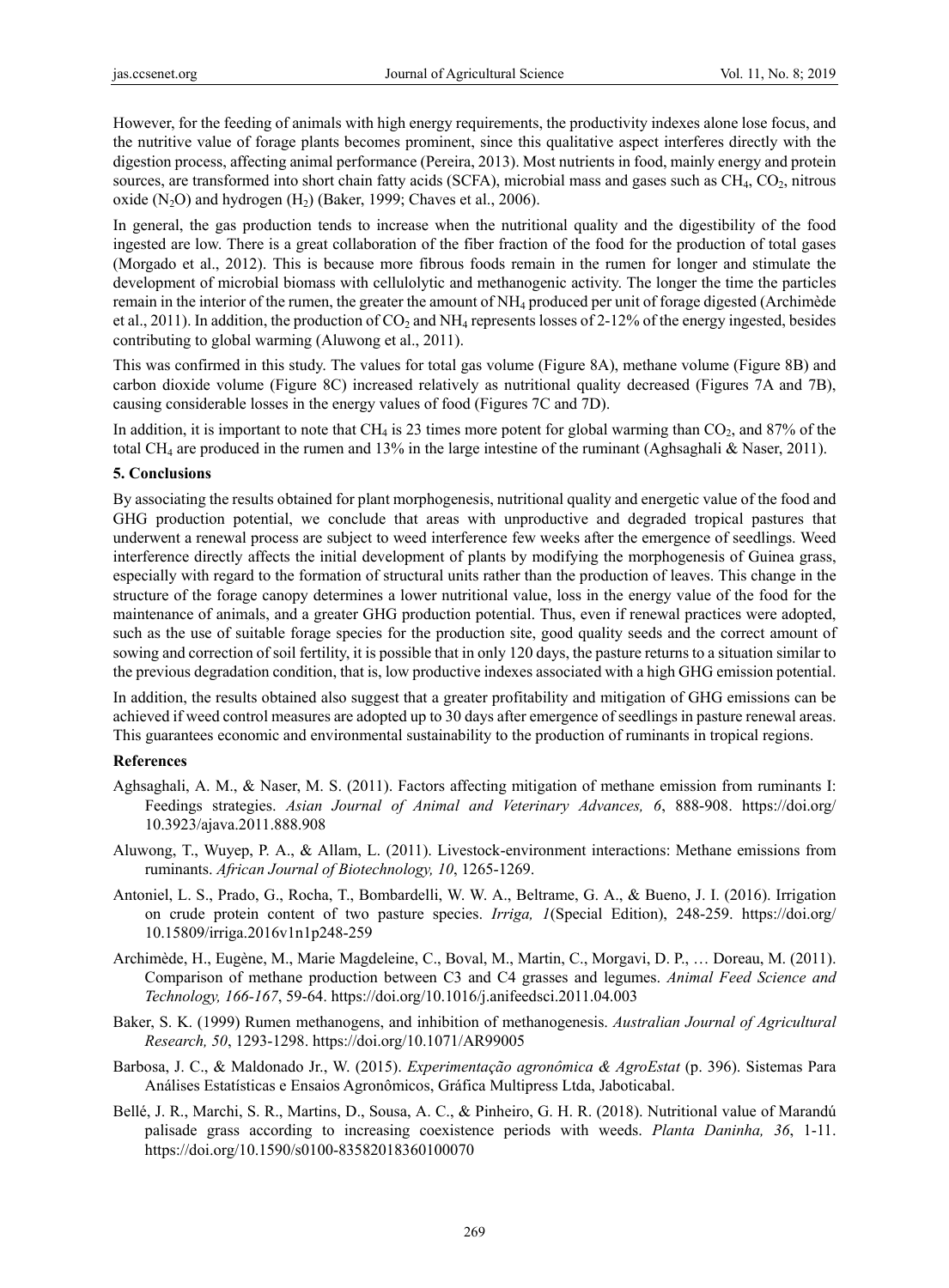- Brennecke, K., Tech, A. R. B., Arce, A. I. C., Luz, P. H. C., Herling, V. R., & Costa, E. J. X. (2011). Prediction of protein fractioning of *Brachiaria brizantha* cv Marandu through Artificial Neural Networks. *Archivos de Zootecnia, 60*, 1271-1279. https://doi.org/10.21071/az.v60i232.4011
- Carvalho. R. M., Pimentel, R. M., Fonseca, D. M., & Santos, M. E. R. (2016). Effects of weed plants on tiller characteristics in *Brachiaria* pasture. *Boletim da Indústria Animal, 73*, 103-110. https://doi.org/10.17523/ bia.v73n2p103
- Casagrande, D. R., Ruggieri, A. C., Janusckiewicz, E. R., Gomide, J. A., Reis, R. A., & Valente, A. L. S. (2010). Morphogenetic and structural traits of Marandugrass pasture under continuous grazing with different forage supply. *Revista Brasileira de Zootecnia, 39*, 2108-2115. https://doi.org/10.1590/S1516-35982010001 000002
- Chaves, A. V., Thompson, L. C., Iwaasa, A. D., Scott, S. L., Olsonm, M. E., Benchaar, C., & McAllister, T. A. (2006). Effect of pasture type (Alfafa vs. Grass) on methane and carbon dioxide production by yearling beef heifers. *Canadian Journal of Animal Science, 86*, 409-418. https://doi.org/10.4141/A05-081
- Costa, V. A. C., Detmann, E., Valadares Filho, S. C., Paulino, M. F., Carvalho, I. P. C., & Monteiro, L. P. (2011). Intake and digestibility in cattle under grazing during rainy season and supplemented with different sources of nitrogenous compounds and carbohydrates. *Revista Brasileira de Zootecnia, 40*, 1788-1798. https://doi.org/10.1590/S1516-35982011000800024
- Costa, N. L., Jank, L., Magalhães, J. A., Rodrigues, A. N. A., Fogaça, F. H. S, Bendahan, A. B., & Santos, F. J. S. (2017). Forage yield, chemical composition and morphogenesis of *Megathyrsus maximus* cv. Mombaça under rest periods. *PUBVET, 11*, 1169-1174. https://doi.org/10.22256/pubvet.v11n11.1169-1174
- De Zen, S., Barioni, L. G., Bonato, D. B. B., Almeida, M. H. S. P., & Rittl, T. F. (2008). *Pecuária de corte brasileira: Impactos ambientais e emissões de gases de efeito estufa.*
- Dias-Filho, M. B. (2011). Challenges of animal production in pastures in the Brazilian agricultural frontier. *Revista Brasileira de Zootecnia, 40*, 243-252.
- Difante, G. S., Euclides, V. P. B., Nascimento Júnior, D., Silva, S. C., Torres Júnior, R. A. A., & Sarmento, D. A. L. (2009). Ingestive behaviour, herbage intake and grazing efficiency of beef cattle steers on Tanzania guineagrass subjected to rotational stocking managements. *Revista Brasileira de Zootecnia, 38*, 1001-1008. https://doi.org/10.1590/S1516-35982009000100002
- Euclides, V. P. B., Macedo, M. C. M., Zimmer, A. H., Jank, L., & Oliveira, M. P. (2008). Evaluation of *Panicum maximum* cvs Mombaça and Massai under grazing. *Revista Brasileira de Zootecnia, 37*, 18-26. https://doi.org/10.1590/S1516-35982008000100003
- Gléria, A. A., Silva, R. M., Santos, A. P. P., Santos, K. J. G., & Paim, T. G. (2017). Beef cattle production in crop-livestock systems. *Archivos de Zootecnia, 66*, 141-150. https://doi.org/10.21071/az.v66i253.2138
- Harris, R. B. (2010). Rangeland degradation on the Qinghai-Tibetan plateau: A review of the evidence of its magnitude and causes. *Journal of Arid Environments, 74*, 1-12. https://doi.org/10.1016/j.jaridenv.2009. 06.014
- Jank, L., Martuscello, J. A., Euclides, V. P. B., Valle, C. B., & Resende, R. M. S. (2013). *Panicum maximum*. In D. M. Fonseca, & J. A. Martuscello (Eds.), *Plantas Forrageiras* (2nd ed., pp. 166-196). Editora UFV, Viçosa.
- Kumar, S., Puniya, A. K., Puniya, M., Dagar, S. S., Sirohi, S. K., Singh, K., & Griffith, G. W. (2009). Factors affecting rumen methanogens and methane mitigation strategies. *World Journal of Microbiology and Biotechnology, 25*, 1557-1566. https://doi.org/10.1007/s11274-009-0041-3
- Lemaire, G., Hodgson, J., & Chabbi, A. (2011). *Grassland productivity and ecosystem services* (p. 287). Cabi, Wallingford. https://doi.org/10.1079/9781845938093.0000
- Licitra, G., Hernandez, T. M., & Van Soest, P. J. (1996). Standardization of procedures for nitrogen fractionation of ruminants feeds. *Animal Feed Science and Technology, 57*, 347-358. https://doi.org/10.1016/ 0377-8401(95)00837-3
- Lima, R. S., Gomes, J. A. F., Silva, E. G. S., Miranda, T. L., Aquino, R. S., & Silva, A. F. (2015). Nutritional parameters in beef cattle: A review of intake, digestibility and feed conversion. *PUBVET, 9*, 135-142. https://doi.org/10.22256/pubvet.v9n3.135-142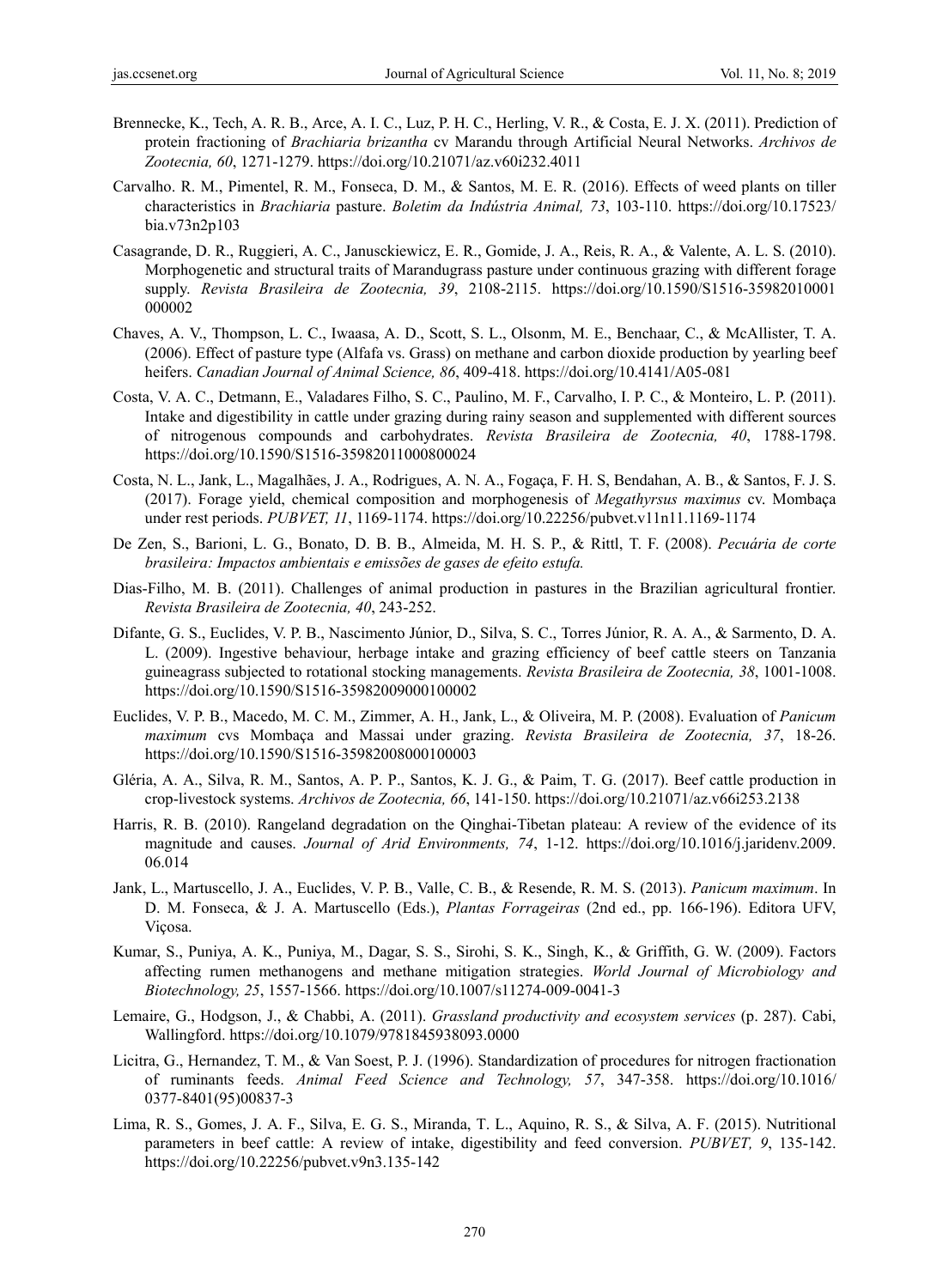- Macedo, M. C. M. (2009). Crop and livestock integration: The state of the art and the near future. *Revista Brasileira de Zootecnia, 38*, 133-146. https://doi.org/10.1590/S1516-35982009001300015
- Magalhães, M. A., Martuscello, J. A., Fonseca, D. M., Oliveira, I. M., Freitas, F. P., Faria, D. J. G., ... Ribeiro Júnior, J. I. (2011). Morphogenesis and structural characteristics and production of guinea grass irrigated under different plants density and nitrogen doses. *Revista Brasileira de Zootecnia, 40*, 2308-2317. https://doi.org/10.1590/S1516-35982011001100005
- Marcelino, K. R. A., Nascimento Junior, D., Silva, S. C., Euclides, V. P. B., & Fonseca, D. M. (2006). Morphogenetic and structural traits and herbage production of marandugrass under intensities and frequencies of defoliation. *Revista Brasileira de Zootecnia, 35*, 2243-2252. https://doi.org/10.1590/ S1516-35982006000800007
- Marchi, S. R., Bellé, J. R., Foz, C. H., Ferri, J., & Martins, D. (2017). Weeds alter the establishment of Brachiaria brizantha cv. Marandu. *Tropical Grasslands, 5*, 85-93. https://doi.org/10.17138/TGFT(5)85-93
- Marchi, S. R., Silva, H. M., Ferreira, C. F., Marques, R. F., & Moraes, J. B. (2019). Interference of noxious shrubs on grazing behavior by bovines. *Planta Daninha, 37*(1), 1-10. https://doi.org/10.1590/s0100- 83582019370100009
- Mezzalira, J. C., Carvalho, P. C. F., Fonseca, L., Bremm, C., Cangiano, C., Gonda, H. L., & Laca, E. A. (2014). Behavioural mechanisms of intake rate by heifers grazing swards of contrasting structures. *Applied Animal Behaviour Science, 153*, 1-9. https://doi.org/10.1016/j.applanim.2013.12.014
- Miehe, S., Kluge, J., Von Wehrden, H., & Retzer, V. (2010). Long-term degradation of Sahelian rangeland detected by 27 years of field study in Senegal. *Journal of Applied Ecology, 47*, 692-700. https://doi.org/ 10.1111/j.1365-2664.2010.01815.x
- Morais, L. F., Nepomuceno, D. D., & Almeida, J. C. C. (2016). Low nutritive value forage treatments for ruminants-a review. *Acta Tecnológica, 11*, 67-81.
- Monquero, P. A., Hirata, A. C., & Pitelli, R. A. (2014). Métodos de levantamento da colonização de plantas daninhas. In P. A. Monquero (Org.), *Aspectos da biologia e manejo das plantas daninhas* (pp. 103-127). Editora RiMa, São Carlos.
- Morgado, E. S., Ezequiel, J. M. B., Galzerano, L., & Homem Júnior, A. C. (2012). *In vitro* production of CH4 and  $CO<sub>2</sub>$  in ruminal fluid of sheep fed diets containing high starch or neutral detergent fiber soluble associated or not with sunflower oil. *Revista Científica de Produção Animal, 14*, 81-84. https://doi.org/ 10.15528/2176-4158/rcpa.v14n1p81-84
- NRC. (2001) *Nutrient requirements of dairy cattle* (7th ed., p. 381). National Academy of Sciences: Washington, D<sub>C</sub>
- Oliveira, L. B., Pires, A. J. V., Carvalho, G. G. P., Ribeiro, L. S. O., Almeida, V. V., & Peixoto, C. A. M. (2010). Losses and nutritional value of corn, Sudan sorghum, forage sorghum and sunflower silages. *Revista Brasileira de Zootecnia, 39*, 61-67. https://doi.org/10.1590/S1516-35982010000100008
- Oliveira, A. P., Casagrande, D. R., Bertipaglia, L. M. A., Barbero, R. P., Berchielli, T. T., Rugieri, C. C., & Reis, R. A. (2016). Supplementation for beef cattle on Marandu grass pastures with different herbage allowances. *Animal Production Science, 56*, 123-129. https://doi.org/10.1071/AN14636
- Paschoaloto, J. R., Ezequiel, J. M. B., Almeida, M. T. C., Fávaro, M. R., Homem Júnior, A. C., Carvalho, V. B., & Perez, H. L. (2016). Inclusion of crude glycerin with different roughages changes ruminal parameters and *in vitro* gas production from beef cattle. *Ciência Rural, 46*, 889-894. https://doi.org/10.1590/ 0103-8478cr20151088
- Pereira, L. G. R. (2013). Evaluation methods and enteric methane mitigation strategies in ruminants. *Revista Colombiana de Ciencias Pecuarias, 26*, 264-277.
- Possenti, R. A., Arantes, A. M., Brás, P., Andrade, J. B., & Ferrari Júnior, E. (2016). Nutritional evaluation of safflower silage and biomass, seed and oil production. *Boletim da Indústria Animal, 73*, 2326-243. https://doi.org/10.17523/bia.v73n3p236
- Pesqueira-Silva, L. C. R., Zervoudakis, J. T., Araújo, C. V., Cabral, L. S., Hatamoto-Zervoudakis, L. K., Oliveira, A. A., & Silva-Marques, R. P. (2015). Nutritional parameters of Nellore heifers grazing in grass marandu receiving energy, protein and multiple supplement the dry-rainy transition period. *Semina: Ciências Agrárias, 36*, 3293-3302. https://doi.org/10.5433/1679-0359.2015v36n5p3293